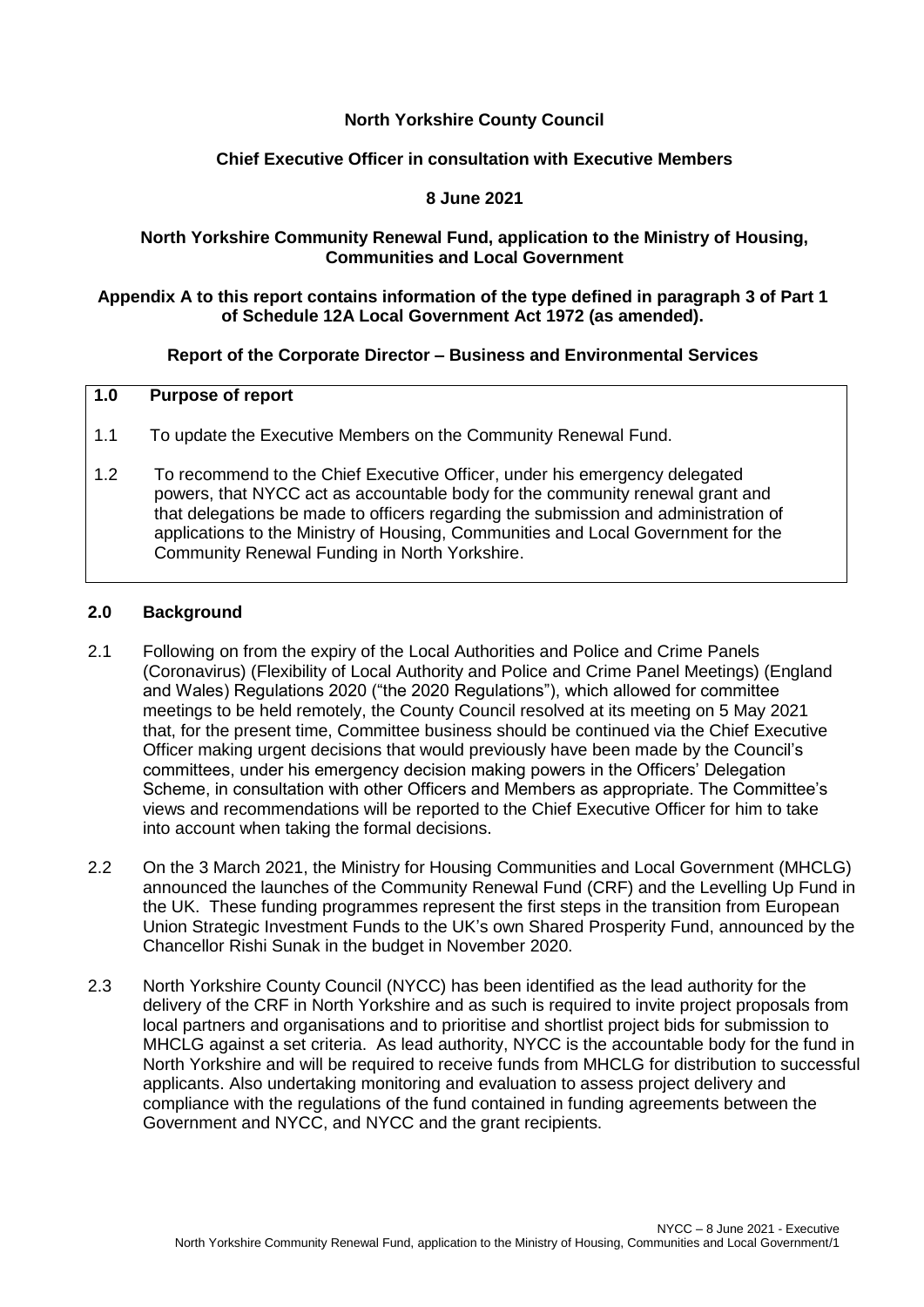- 2.4 A briefing session for Members of NYCC was held in April.
- 2.5 Key aspects of the Community Renewal Fund are as follows:

#### 2.6 **Funding scope**

The UK Community Renewal Fund (CRF) is a one-off, standalone national funding programme that focusses on removing barriers that people face in accessing skills and local labour market opportunities, building the evidence base for future interventions and exploring the viability of new ideas. The key objective of the programme is to enable innovation through pilot programmes and new approaches ahead of the UK Shared Prosperity Fund.

- 2.7 Innovation is described as trailing new approaches and ideas at a local level in order to deliver one, or deliver across several, of the following national investment priorities:
	- **Investment in skills** projects that address current and emerging local skills needs and are complementary to broader place-based investment.
	- **Investment for local businesses**  finding new ways to promote green and tech adoption, commercialisation or helping create a pathway for upskilling local businesses via collaborations between higher education and small businesses.
	- **Investment in communities and place** proposals for innovative pilots and projects that address community needs and support local places.
	- **Supporting people into employment** delivering bespoke programmes, utilising a needs-based approach to support individuals to overcome multiple or complex barriers which inhibit their ability to gain employment.
- 2.8 In order to support the development of applications to the fund and to ensure a good strategic fit with local priorities including the Local Industrial Strategy and the Council's own Plan for Economic Growth, a themed approach was adopted by the Council. Applications were sought under the following headings, each with a theme lead tasked with providing guidance and ensuring communications between potential applicants;
	- Town Centres
	- Community Investment
	- Smart Places
	- Tourism Heritage and Culture
	- Business and Employment
	- Skills
	- Green Futures

### 2.9 **Funding limits**

The Community Renewal Fund is primarily a revenue fund although applications may include a maximum of 10% of their costs as capital funding.

- 2.10 The fund prioritises projects that target investment at communities in need with a list of 100 priority places identified. Places are defined as the lowest tier of local government (excluding parish and town councils). In North Yorkshire, the Districts of Scarborough and Richmondshire are considered priority places according to Government criteria. All local authority areas are eligible to apply to the fund. Being identified as a priority place does not guarantee funding but the assessment criteria does prioritise bids which are primarily delivered in priority places, alongside a good contribution to strategic fit and delivery/effectiveness.
- 2.11 The Community Renewal Fund has a total national allocation of £220 million. In its submission to MHCLG NYCC can include bids up to a total value of £3 million per district and therefore up to a total of £21 million for the whole County.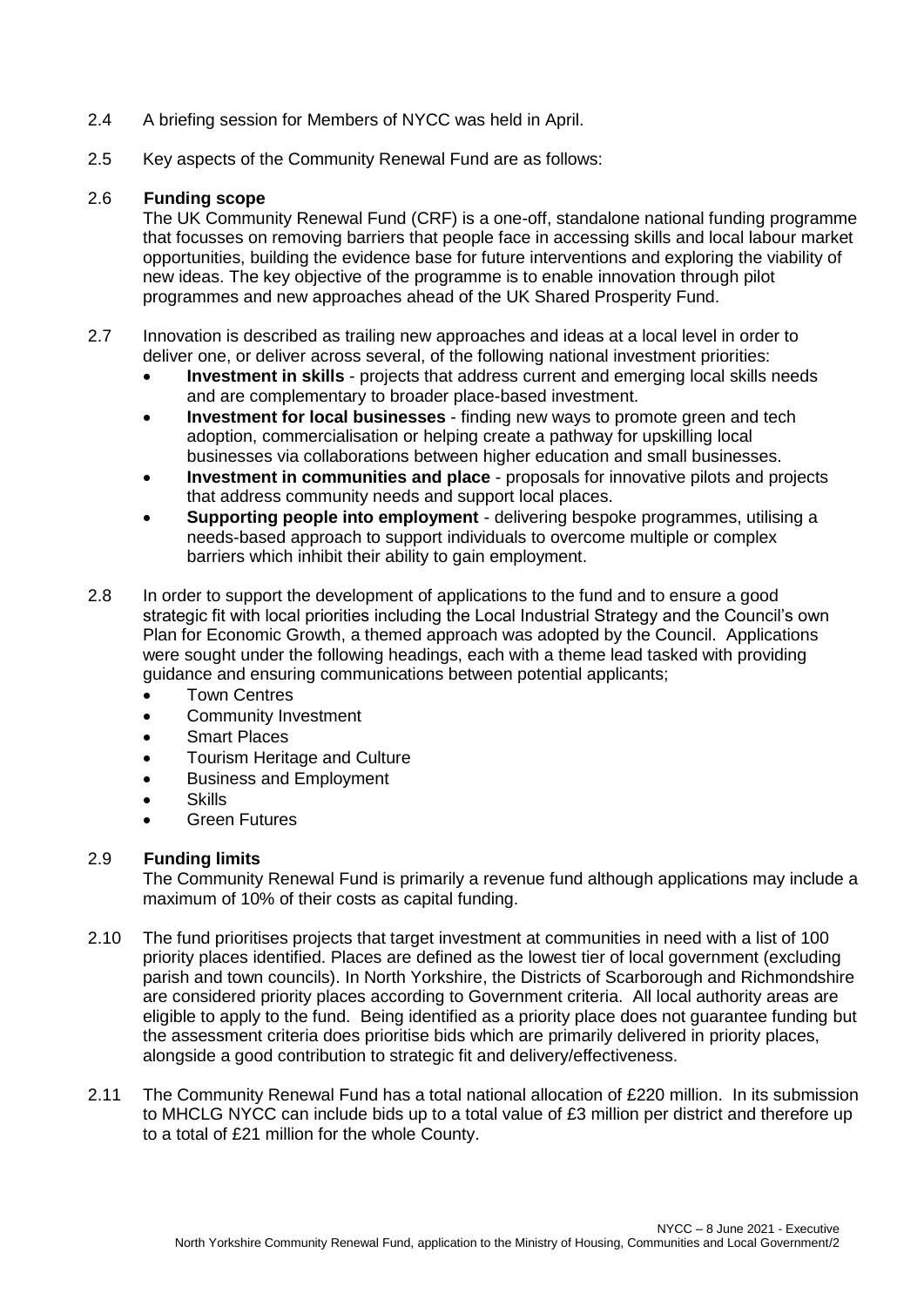# 2.12 **Key points to note:**

- Closing date for applications to NYCC was by midnight on Thursday 13 May 2021.
- All project activities must be completed and all monies expended by 31st March 2022.
- A higher priority will be given to projects that deliver predominantly in the Priority 1 areas defined as 51% or more of the total project spend benefitting Scarborough or Richmondshire districts.
- All applications must include the cost of between 1-2% of their award to be dedicated project evaluation with a minimum threshold of £10,000.
- NYCC, acting as the lead authority will appraise and prioritise projects up to a maximum of £3m per place and submit a shortlist on or before 18 June 2021 to MHCLG.
- NYCC, acting as the lead authority, will be responsible for appraising all submitted applications against the Government's assessment methodology – the UK Gateway criteria and assessment criteria based on the themes of strategic fit, and deliverability, efficiency and effectiveness.
- The Ministry of Housing, Communities and Local Government will have the final say as to which projects or programmes are awarded funding
- Government will announce successful bids late July/early August 2021.
- 2.13 The guidance is clear that all organisations eligible to receive government funds are able to apply and that Lead Authorities should undertake an open and transparent process in encouraging and appraising bids. The Government guidance is clear that there is no lower limit or value that applications should meet, however it is stated that to maximise impact and deliverability larger projects of £500,000 or more are considered most effective.
- 2.14 North Yorkshire County Council has undertaken a comprehensive engagement programme to promote the fund and give information and guidance to prospective applicants.
- 2.15 Appraisal of applications has been undertaken by a group of NYCC officers and one external assessor. The appraisal process followed prescribed scoring and ranking criteria found in the Government's prospectus documents.

# **3.0 Performance**

3.1 In total NYCC, in its role as lead authority received 66 applications requesting £27.4m of funding. It is recommended that the highest scoring eligible applications which fall within the limits of the available funding in each district are submitted. This is a total of 28 projects with a total request for CRF funding of £8.4m. Appendix A outlines those applications which will be submitted to MHCLG. The table below summarised the value and number of projects by **District.** 

| <b>District</b> | Total value of        | No of shortlisted       | <b>Total Value of</b>  |
|-----------------|-----------------------|-------------------------|------------------------|
|                 | applications received | applications with spend | applications submitted |
|                 | £m                    | in the district         | to MHCLG               |
| Craven          | 2.07                  | 15                      | £817,249               |
| Hambleton       | 2.24                  | 15                      | £818,090               |
| Harrogate       | 1.8                   | 13                      | £432,009               |
| Richmondshire   | 6.9                   | 19                      | £1,904,097             |
| Ryedale         | 2.43                  | 16                      | £981,180               |
| Scarborough     | 9.9                   | 22                      | £2,981,341             |
| Selby           | 2.03                  | 11                      | £469,150               |
| Total           | 27.4                  |                         | £8.4m                  |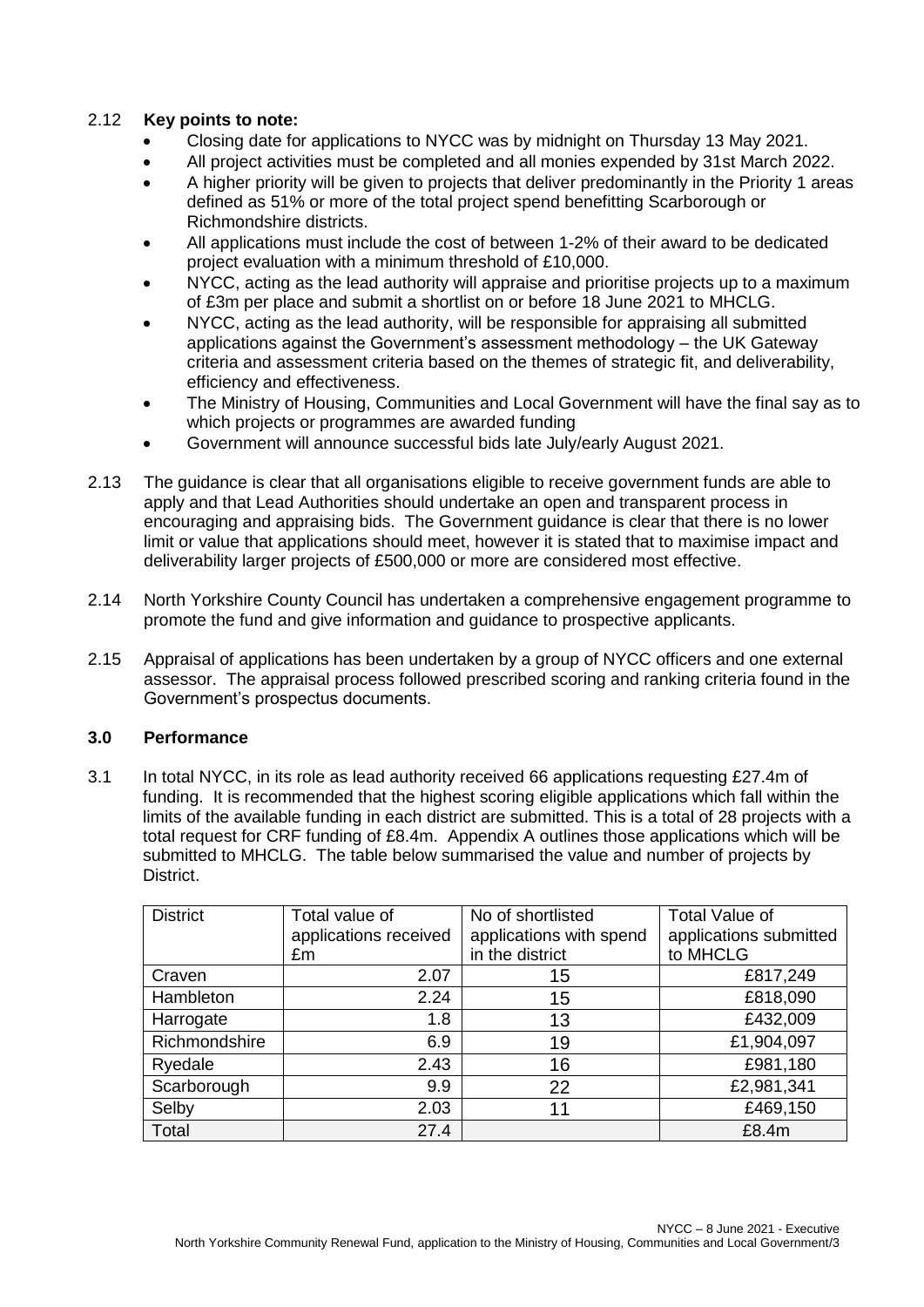3.2 Of the 66 applications received the majority (56) included Scarborough Borough alongside other districts in the County. Once Scarborough's £3m application limit is reached no further projects which include Scarborough Borough can be submitted and this has a limiting effect on the total value of bids in other districts. It is notable however that the proportions of bids submitted by district is almost identical to that shortlisted.

### **4.0 Financial Implications**

- 4.1 As set out above the total bid is for £8.4m which covers 28 projects.
- 4.2 The Community Renewal Fund is funded entirely by the Government with no requirement on behalf of applicants or NYCC for match funding, although this is considered a benefit in terms of value for money. Some shortlisted bids do include match funding, usually in terms of staffing time.
- 4.3 The Government has indicated that when projects are approved 50% of the CRF funds will be paid to lead authorities immediately with the remaining 50% paid on project completion. It has been proposed that funds will not be paid to grant recipients until they have demonstrated successful delivery of the project including evidence of any defrayed funds, and until such funds have been received by the County Council from the Government. Funding agreements with successful applicants will mirror the Government's funding agreement with NYCC so that all such obligations are passed on to the applicant where possible. Successful projects will be subject to ongoing monitoring by NYCC staff.
- 4.4 Applications have been assessed as far as possible for financial robustness of the organisation by evaluating sources of evidence such as statutory accounts, management accounts and reports from credit reference agencies. Although this decreases the probability of awarding funding to organisations that may fail during the delivery period, this risk cannot be totally mitigated.
- 4.5 A review has also been undertaken to assess the financial viability of the successful bids, as far as possible, based on the financial information provided. For some of the bids, additional information is being requested in order to provide assurance and / or more detail on the financial deliverability of the bids. This additional information will be assessed prior to the final submission of the bid.
- 4.6 The CRF is primarily a revenue fund with an allowance for up to 10% capital spend per project. Projects in which capital expenditure exceeds 10% will not be submitted to MCHLG.

### **5.0 Legal Implications**

- 5.1 Payment of the Community Renewal Fund to NYCC will be subject to a contract or funding agreement with MHCLG. Lead Authorities (including NYCC) will then enter into funding agreements / contracts with grant recipients. To minimise risk to NYCC, any contract entered into with a grant recipient will mirror the detail of the funding agreement with Government and flow down any obligations accordingly.
- 5.2 As part of the grant process, applicants must undertake a subsidy control assessment, and certify that their application is compliant with the subsidy control regime.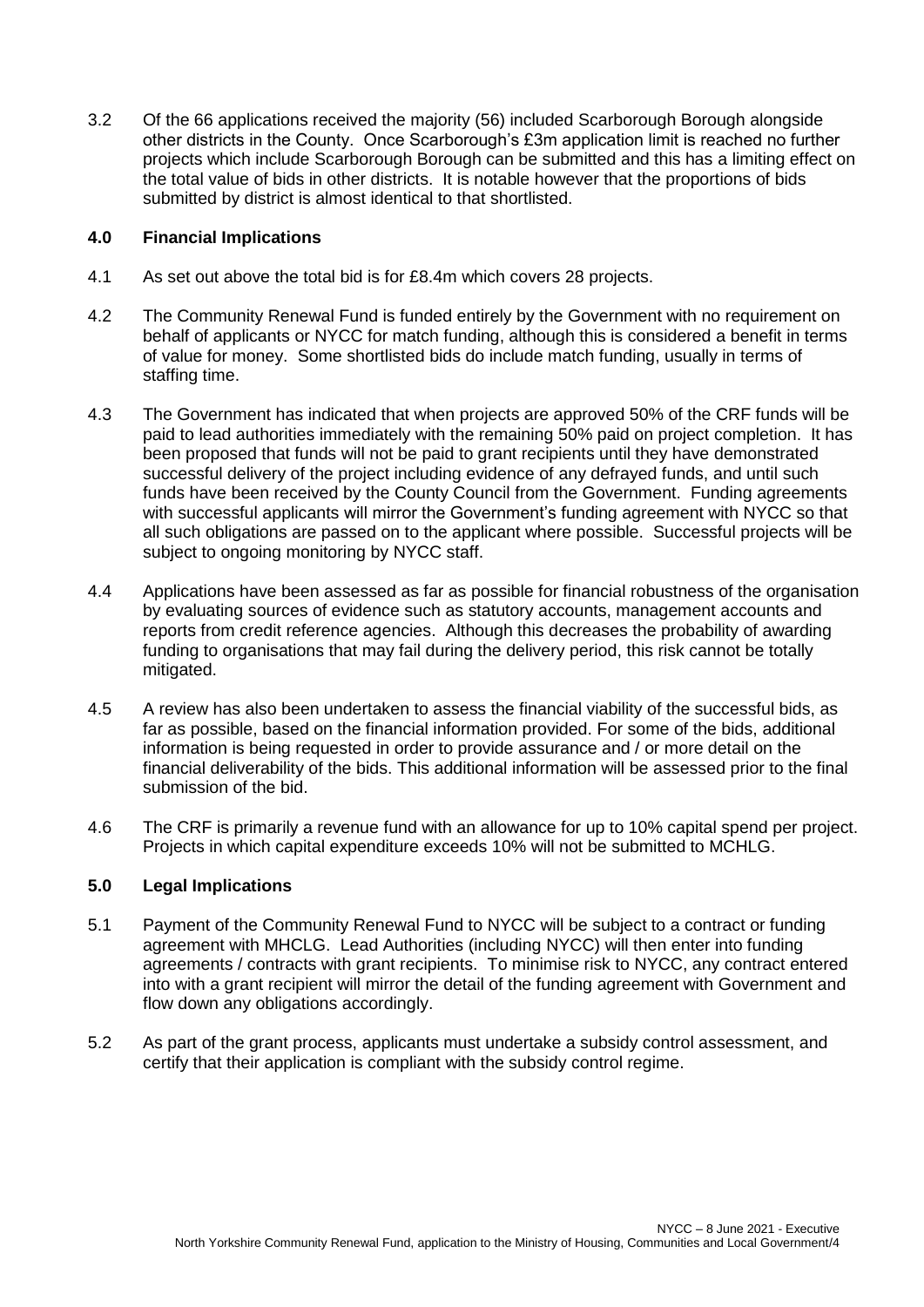### **6.0 Consultation Undertaken and Responses**

6.1 NYCC officers have undertaken extensive engagement with potential applicants including hosting a number of online webinars and live events as well as proving support for individual queries. This has resulted in a total of 66 applications being submitted from a wide range of organisations including businesses, universities and the voluntary sector. Briefing sessions were also held with Directors of Development from North Yorkshire and neighbouring authorities including West Yorkshire Combined Authority, City of York Council and East Riding of Yorkshire.

# **7.0 Impact on Other Services/Organisations**

- 7.1 NYCC services are eligible to bid for funding from the CRF. Government Guidance states that officers involved in the assessment of bids should not participate in project development and bidding process. A number of bids have been submitted by the LEP and by NYCC services. Should these bids prove successful services will be required to deliver the entirety of their project by the end of March 2022.
- 7.2 Support from legal service, financial services and procurement services has been essential to the delivery of the programme.

# **8.0 Risk Management Implications**

- 8.1 Key risks relate to finance and reputation. From a financial perspective the management of the fund is being undertaken so as to minimise the risks to the authority. Key to this is undertaking thorough due diligence on applicants, monthly monitoring of successful projects and ensuring that payments are made according to the Government's own payment schedule, largely in arrears, and that no payments are made to applicants before Government funds have been received by NYCC.
- 8.2 Reputational risks exists on the basis that the final decision on project approval rests with MHCLG and there is no lower level of guaranteed funding. Therefore not being successful in achieving any (or a very low level of) funding may result in reputational damage for the authority. Also misadministration of the fund, for example not submitting the programme to MHCLG before the deadline of noon on the 18 June 2021 would be likely to result in reputational damage. Management safeguards are in place to minimise the likelihood of events such as these.

### **9.0 Human Resources Implications**

9.1 Delivery and administration of CRF has been labour intensive due to the short timescales of the fund, however this has been met largely utilising existing staff from services including finance, legal, procurement and economic growth. To deliver the programme up to the point of application submission, the Government has awarded each lead authority £20,000 per priority place, (£40,000 in North Yorkshire), regardless of outcomes of the application. This funding has been used to employ external support for the appraisal process.

### **10.0 Equalities Implications**

10.1 Applications submitted to the CRF are required to meet the Government criteria, including considering equalities implications asking applicants to describe how they have considered the equalities impacts of their proposal, the relevant affected groups based on protected characteristics, and any measures proposed in response to these impacts. See Appendix B.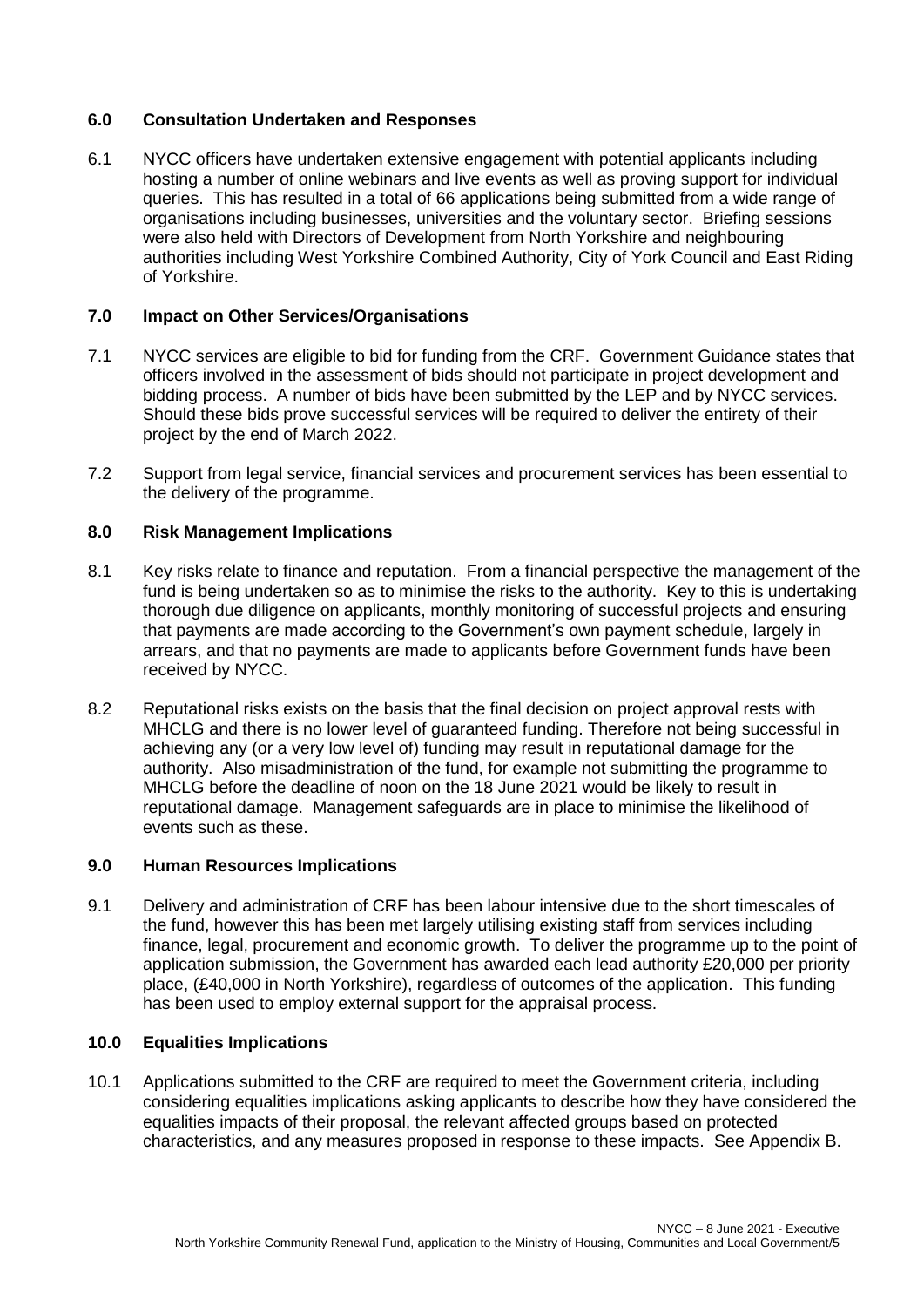10.2 NYCC officers have undertaken to encourage applications from a wide range of organisations. Due regard has been paid to advance equality, eliminate discrimination and victimisation for those who have a protected characteristic.

## **11.0 Environmental Impacts/Benefits**

11.1 The CRF prospectus highlights the transition to zero carbon as a key criteria of successful projects. The application form asks applicants how their project supports the Government's Net Zero ambitions or wider environmental considerations. This is not a requirement of employment support proposals. See Appendix C.

### **12.0 Recommendation**

- 12.1 That the Executive recommend to the Chief Executive Officer under his emergency delegated powers that:
	- i. NYCC act as accountable body for the Community Renewal Fund in North Yorkshire;
	- ii. delegated approval be given to the Corporate Director of Business and Environmental Services in consultation with the Corporate Director Strategic Resources and Assistant Chief Executive (Legal and Democratic Services) and the Executive Member for Open for Business to select, finalise and submit applications with a value of £8.4m as contained in Appendix A of this report, to the Ministry of Housing, Communities and Local Government for Community Renewal Funding in North Yorkshire; and
	- iii. If funding is granted to all or part of the submitted projects the further administration and delivery of the Community Renewal Fund as Lead Authority be delegated to the Corporate Director of Business and Environmental Services (BES) in consultation with the Corporate Director, Strategic resources and Executive Members to oversee the implementation of the fund.

### KARL BATTERSBY

Corporate Director – Business and Environmental Services

#### Author of report – Mark Kibblewhite

Presenter of report – Matt O'Neill, Assistant Director for Growth, Planning and Trading Standards.

Background Documents – None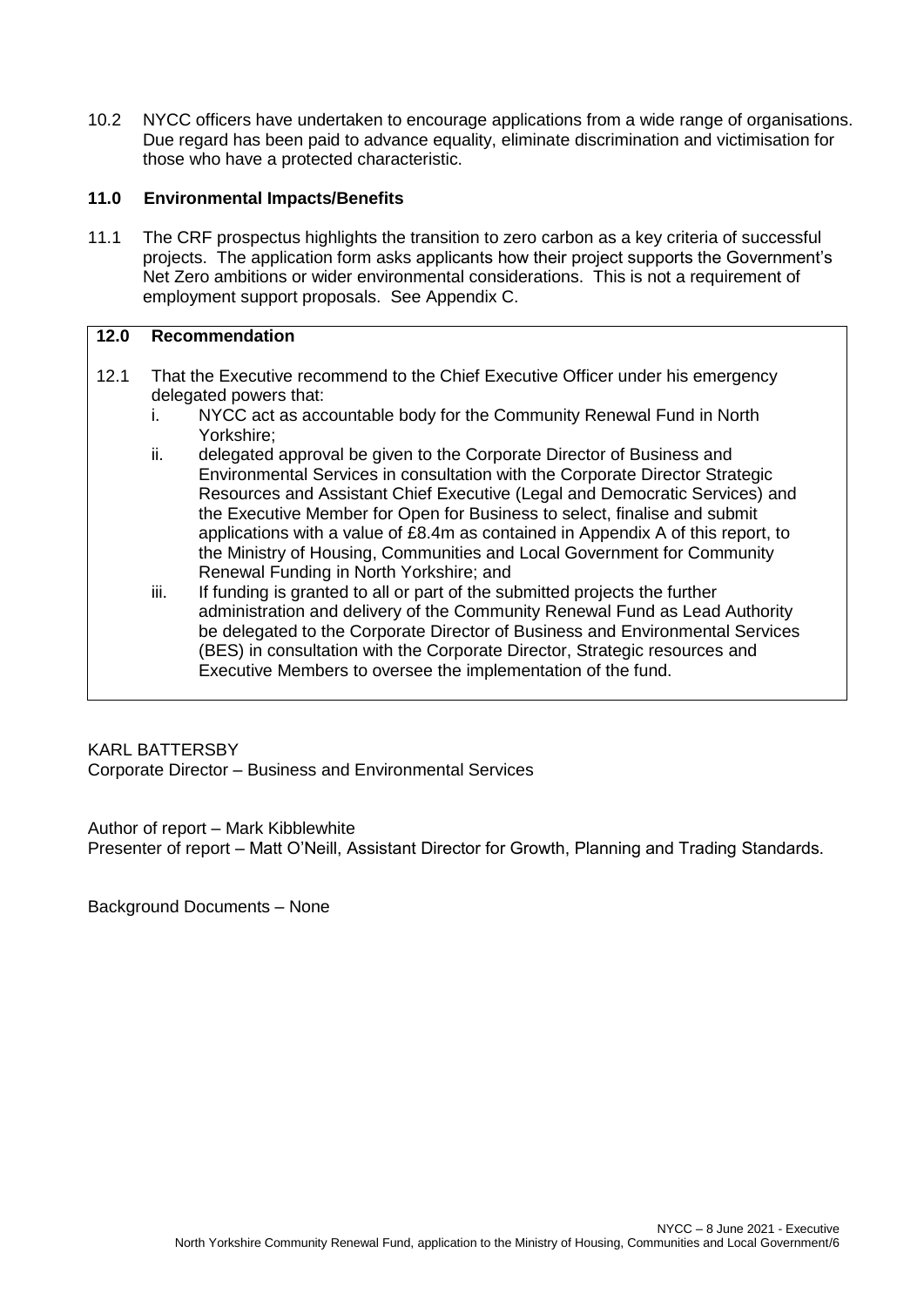# **Initial equality impact assessment screening form**

**This form records an equality screening process to determine the relevance of equality to a proposal, and a decision whether or not a full EIA would be appropriate or proportionate.** 

| <b>Directorate</b>                | <b>Business and Environmental Services</b>                                                                                                                                                                                                                                                                                                                                                                                                                                                                                                     |
|-----------------------------------|------------------------------------------------------------------------------------------------------------------------------------------------------------------------------------------------------------------------------------------------------------------------------------------------------------------------------------------------------------------------------------------------------------------------------------------------------------------------------------------------------------------------------------------------|
| Service area                      | Growth, Planning and Trading Standards                                                                                                                                                                                                                                                                                                                                                                                                                                                                                                         |
| <b>Proposal being screened</b>    | <b>Community Renewal Fund Submission</b>                                                                                                                                                                                                                                                                                                                                                                                                                                                                                                       |
| Officer(s) carrying out screening | <b>Louisa Carolan</b>                                                                                                                                                                                                                                                                                                                                                                                                                                                                                                                          |
| What are you proposing to do?     | North Yorkshire County Council are proposing to<br>administer the Government's (MHCLG)<br>Community Renewal Fund in North Yorkshire as<br>the lead authority. This new fund was announced<br>in the March 2021 budget and NYCC have been<br>asked to administer this in accordance with<br>MHCLG guidelines.                                                                                                                                                                                                                                   |
|                                   | A call for North Yorkshire based projects was<br>made between $1^{st}$ April – $13^{th}$ May 2021 and the<br>Council proposes to submit a short list of the top<br>scored projects to Government for consideration<br>for funding and then NYCC propose to<br>administer the funding for any successful<br>projects. These projects were under four key<br>themes:<br>Investment in skills<br>$\bullet$<br>Investment for local business<br>$\bullet$<br>Investment in communities and place<br>$\bullet$<br>Supporting people into employment |
|                                   | An open and informative process was put in<br>place to invite bids for the fund from all legally<br>constituted organisations across the region.<br>Seven workstreams were established to invite<br>bids from a range of local priority areas and four<br>open webinars were conducted to present the<br>fund in detail and to answer questions. A<br>specific e-mail account was also established with<br>dedicated resource to deal with specific<br>application queries.                                                                    |
|                                   | The window for submissions is now closed and<br>the applications have been reviewed by a panel<br>of three individuals from across the council and<br>one external consultant. The gender-balanced<br>panel has produced a list of twenty-eight<br>applications from the original sixty-six submitted.                                                                                                                                                                                                                                         |
|                                   | This paper seeks agreement to submit the<br>shortlisted applications to MHCLG for their<br>review.                                                                                                                                                                                                                                                                                                                                                                                                                                             |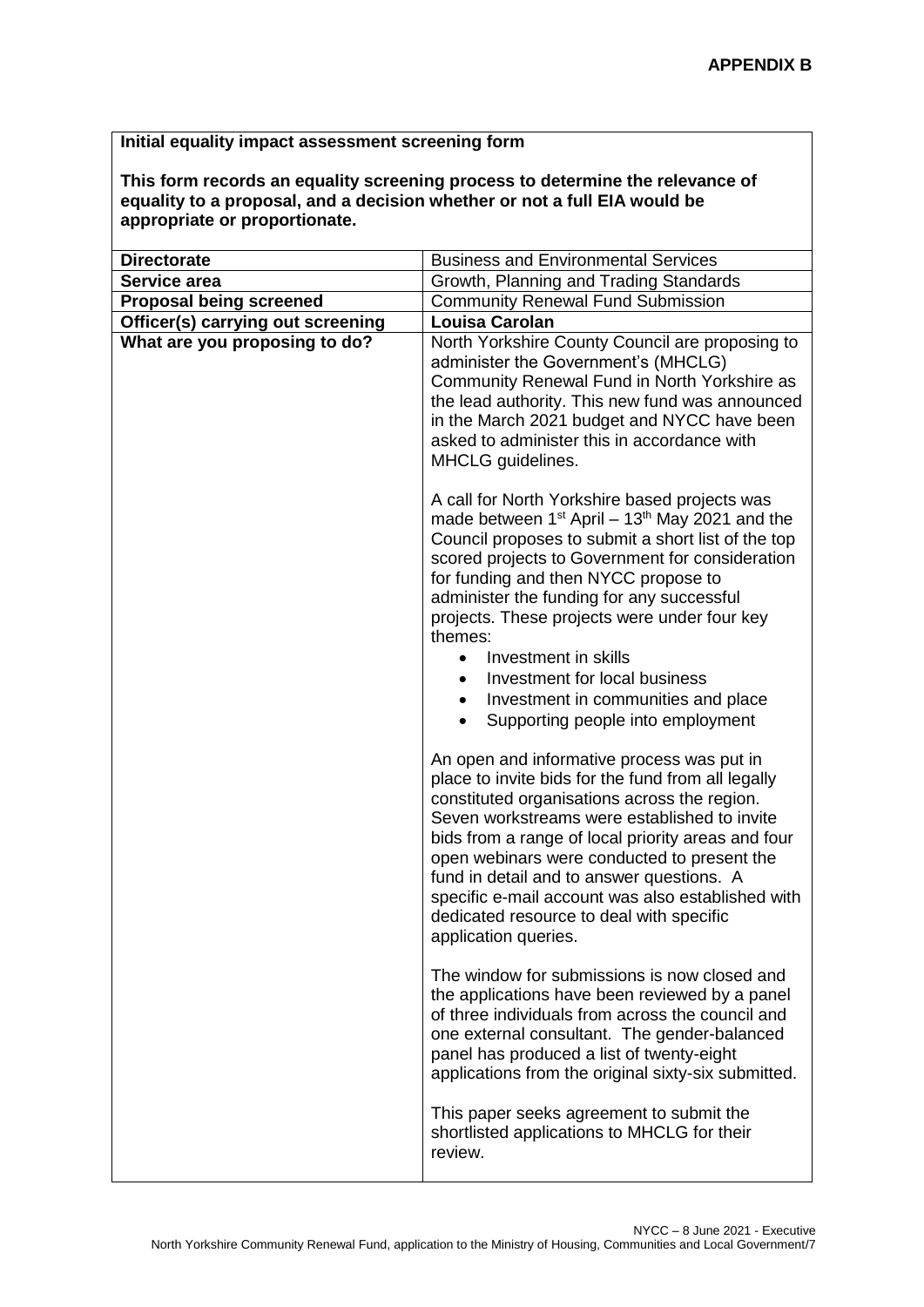| Why are you proposing this? What<br>are the desired outcomes?                                          | NYCC has a statutory role in the administration<br>of this fund. The work has been undertaken to<br>deliver an open and inclusive application process<br>and to produce a shortlist of applications for<br>MHCLG to review and approve.<br>The desired outcome is approval to submit the<br>twenty-eight applications and to then gain<br>agreement from government to proceed with<br>some or all of our shortlisted applications. This<br>will then lead to the delivery of the successful                                                                                                                                                                                                                                                                                                                                                                                                                                                                                                                                                                                                                                  |
|--------------------------------------------------------------------------------------------------------|-------------------------------------------------------------------------------------------------------------------------------------------------------------------------------------------------------------------------------------------------------------------------------------------------------------------------------------------------------------------------------------------------------------------------------------------------------------------------------------------------------------------------------------------------------------------------------------------------------------------------------------------------------------------------------------------------------------------------------------------------------------------------------------------------------------------------------------------------------------------------------------------------------------------------------------------------------------------------------------------------------------------------------------------------------------------------------------------------------------------------------|
|                                                                                                        | projects by the applicants across the county<br>before 31st March 2022.                                                                                                                                                                                                                                                                                                                                                                                                                                                                                                                                                                                                                                                                                                                                                                                                                                                                                                                                                                                                                                                       |
| Does the proposal involve a<br>significant commitment or removal<br>of resources? Please give details. | Resource requirements have been met and will<br>continue to be met from across the council.<br>Some external expert assistance for assessment<br>of the applications has been commissioned<br>funded by a £40,000 Government payment for<br>administering the Community Renewal Fund in<br>two fund priority areas (Richmondshire District<br>and Scarborough Borough). Any additional need<br>for external resource will be paid for from this<br>Government payment. Resource from within<br>Growth, Planning and Trading Standards within<br>BES will continue administer the fund by<br>completing the submission to MHCLG,<br>monitoring progress of the successful bids and<br>providing all necessary project management and<br>reporting for the fund. Colleagues from legal will<br>support the creation of contractual agreements<br>for successful bids. In addition, there will be<br>continuing internal support from finance,<br>procurement, communications and project<br>management from T&C. Any successful bids<br>submitted by NYCC themselves will be<br>resourced as proposed within their submissions. |

**Impact on people with any of the following protected characteristics as defined by the Equality Act 2010, or NYCC's additional agreed characteristics**

As part of this assessment, please consider the following questions:

- To what extent is this service used by particular groups of people with protected characteristics?
- Does the proposal relate to functions that previous consultation has identified as important?
- Do different groups have different needs or experiences in the area the proposal relates to?

**If for any characteristic it is considered that there is likely to be an adverse impact or you have ticked 'Don't know/no info available', then a full EIA should be carried out where this is proportionate. You are advised to speak to your [Equality rep](http://nyccintranet/content/equalities-contacts) for advice if you are in any doubt.**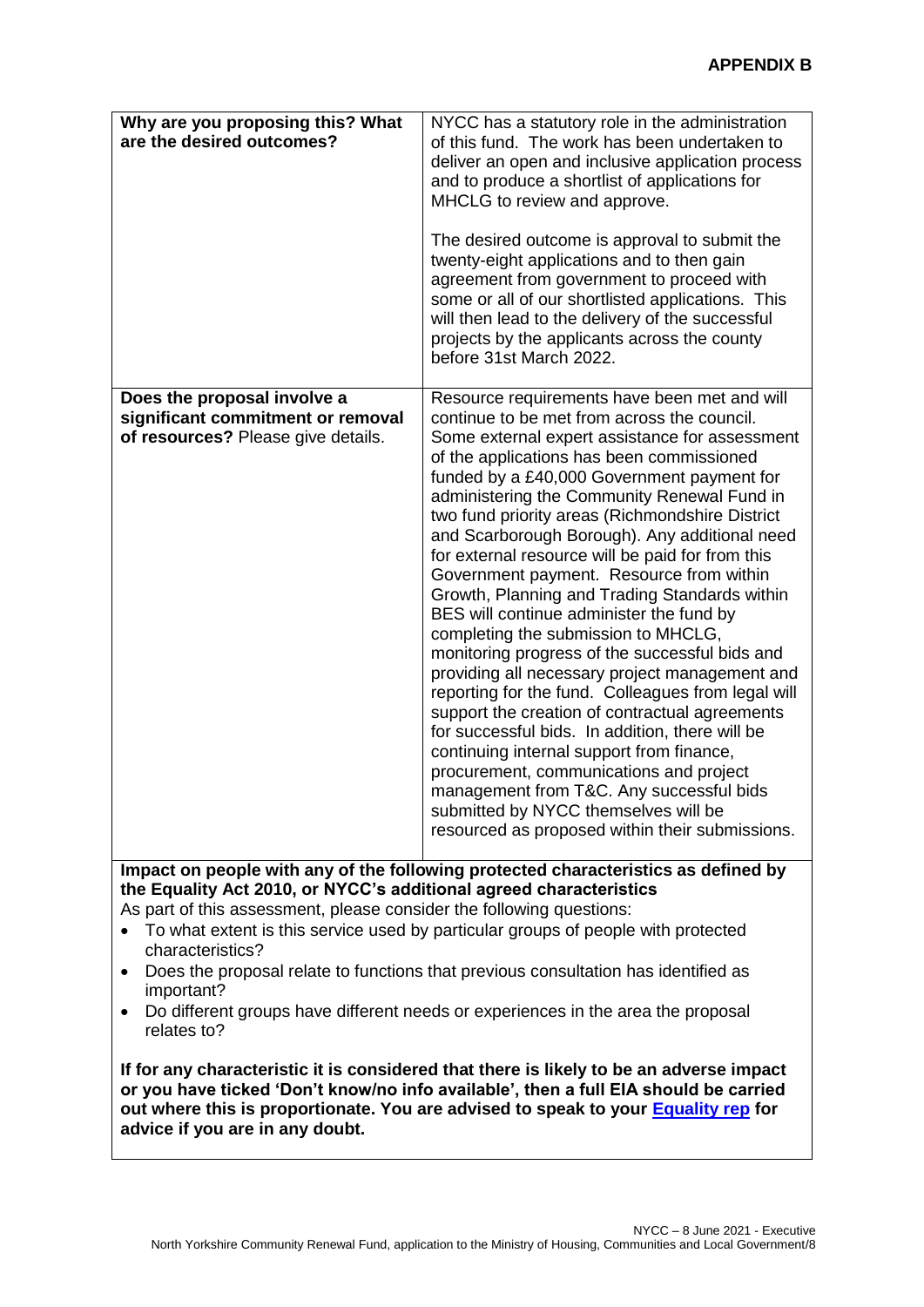| <b>Protected characteristic</b>                                                                                                                                                                                                                                                 | <b>Potential for adverse</b><br>impact                                                                                                                                                                                                                                                                                                                                                                                                                                                                                                                                                                                                                                                                                                                                                           |                         | Don't know/No<br>info available |  |
|---------------------------------------------------------------------------------------------------------------------------------------------------------------------------------------------------------------------------------------------------------------------------------|--------------------------------------------------------------------------------------------------------------------------------------------------------------------------------------------------------------------------------------------------------------------------------------------------------------------------------------------------------------------------------------------------------------------------------------------------------------------------------------------------------------------------------------------------------------------------------------------------------------------------------------------------------------------------------------------------------------------------------------------------------------------------------------------------|-------------------------|---------------------------------|--|
|                                                                                                                                                                                                                                                                                 | <b>Yes</b>                                                                                                                                                                                                                                                                                                                                                                                                                                                                                                                                                                                                                                                                                                                                                                                       | <b>No</b>               |                                 |  |
| Age                                                                                                                                                                                                                                                                             |                                                                                                                                                                                                                                                                                                                                                                                                                                                                                                                                                                                                                                                                                                                                                                                                  | X                       |                                 |  |
| <b>Disability</b>                                                                                                                                                                                                                                                               |                                                                                                                                                                                                                                                                                                                                                                                                                                                                                                                                                                                                                                                                                                                                                                                                  | Χ                       |                                 |  |
| Sex                                                                                                                                                                                                                                                                             |                                                                                                                                                                                                                                                                                                                                                                                                                                                                                                                                                                                                                                                                                                                                                                                                  | X                       |                                 |  |
| Race                                                                                                                                                                                                                                                                            |                                                                                                                                                                                                                                                                                                                                                                                                                                                                                                                                                                                                                                                                                                                                                                                                  | X                       |                                 |  |
| Sexual orientation                                                                                                                                                                                                                                                              |                                                                                                                                                                                                                                                                                                                                                                                                                                                                                                                                                                                                                                                                                                                                                                                                  | $\overline{\mathsf{X}}$ |                                 |  |
| Gender reassignment                                                                                                                                                                                                                                                             |                                                                                                                                                                                                                                                                                                                                                                                                                                                                                                                                                                                                                                                                                                                                                                                                  | X                       |                                 |  |
| Religion or belief                                                                                                                                                                                                                                                              |                                                                                                                                                                                                                                                                                                                                                                                                                                                                                                                                                                                                                                                                                                                                                                                                  | Χ                       |                                 |  |
| Pregnancy or maternity                                                                                                                                                                                                                                                          |                                                                                                                                                                                                                                                                                                                                                                                                                                                                                                                                                                                                                                                                                                                                                                                                  | X                       |                                 |  |
| Marriage or civil partnership                                                                                                                                                                                                                                                   |                                                                                                                                                                                                                                                                                                                                                                                                                                                                                                                                                                                                                                                                                                                                                                                                  | X                       |                                 |  |
| <b>NYCC additional characteristics</b>                                                                                                                                                                                                                                          |                                                                                                                                                                                                                                                                                                                                                                                                                                                                                                                                                                                                                                                                                                                                                                                                  |                         |                                 |  |
| People in rural areas                                                                                                                                                                                                                                                           |                                                                                                                                                                                                                                                                                                                                                                                                                                                                                                                                                                                                                                                                                                                                                                                                  | Χ                       |                                 |  |
| People on a low income                                                                                                                                                                                                                                                          |                                                                                                                                                                                                                                                                                                                                                                                                                                                                                                                                                                                                                                                                                                                                                                                                  | $\overline{X}$          |                                 |  |
| Carer (unpaid family or friend)                                                                                                                                                                                                                                                 |                                                                                                                                                                                                                                                                                                                                                                                                                                                                                                                                                                                                                                                                                                                                                                                                  | $\sf X$                 |                                 |  |
| Does the proposal relate to an area<br>where there are known<br>inequalities/probable impacts (e.g.<br>disabled people's access to public<br>transport)? Please give details.                                                                                                   | Yes. The government designated<br>Richmondshire District and Scarborough<br>Borough as priority areas for this fund. This<br>was determined by indexing places based on<br>the following factors<br>Productivity<br><b>Skills</b><br><b>Unemployment Rate</b><br>Population density<br>Household Income<br>Therefore a higher proportion of the submitted<br>and shortlisted applications came from these<br>areas (Proposed proportion of spend from the<br>shortlisted bids is 58% for Richmondshire and<br>Scarborough with 42% spread across the other<br>5 districts)<br>Applications are included which focus on<br>supporting communities and place and these<br>cover a range of activities to support specific<br>community areas and groups<br>Yes. This fund will directly impact the |                         |                                 |  |
| Will the proposal have a significant<br>effect on how other organisations<br>operate? (e.g. partners, funding<br>criteria, etc.). Do any of these<br>organisations support people with<br>protected characteristics? Please<br>explain why you have reached this<br>conclusion. | successful applicants by funding their activities<br>as outlined in their proposals. This will include<br>activities that will support protected<br>characteristics                                                                                                                                                                                                                                                                                                                                                                                                                                                                                                                                                                                                                              |                         |                                 |  |
| Decision (Please tick one option)                                                                                                                                                                                                                                               | EIA not<br>relevant or<br>proportionate:                                                                                                                                                                                                                                                                                                                                                                                                                                                                                                                                                                                                                                                                                                                                                         | X                       | Continue to<br>full EIA:        |  |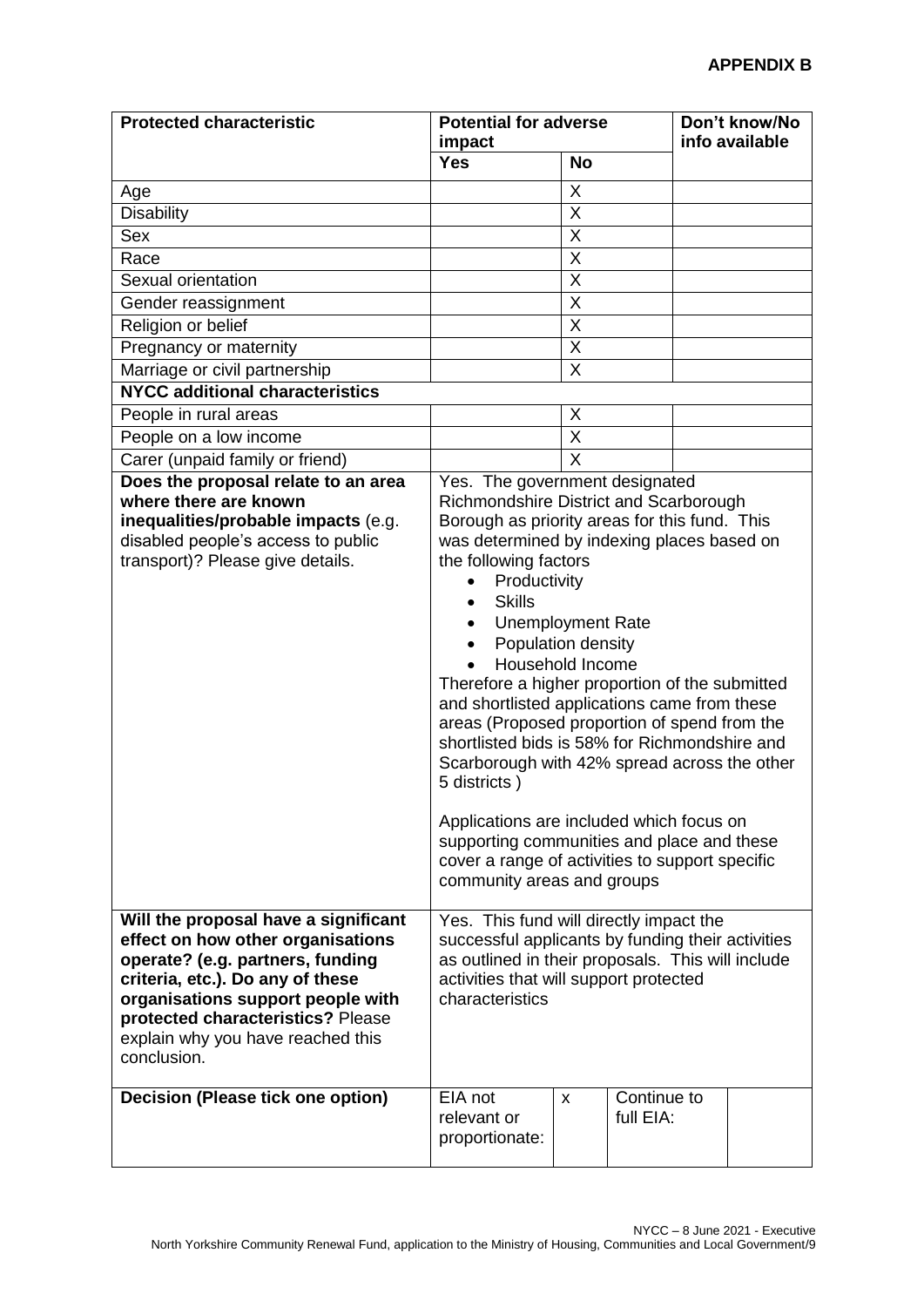| <b>Reason for decision</b>                          | Each applicant was required to consider the<br>equalities impact of their bid and any affected<br>groups based on protested characteristics as<br>part of their submission. Therefore no<br>additional assessment is required for the bids<br>submitted. |
|-----------------------------------------------------|----------------------------------------------------------------------------------------------------------------------------------------------------------------------------------------------------------------------------------------------------------|
| <b>Signed (Assistant Director or</b><br>equivalent) | Matt O'Neill                                                                                                                                                                                                                                             |
| <b>Date</b>                                         | 25/05/2021                                                                                                                                                                                                                                               |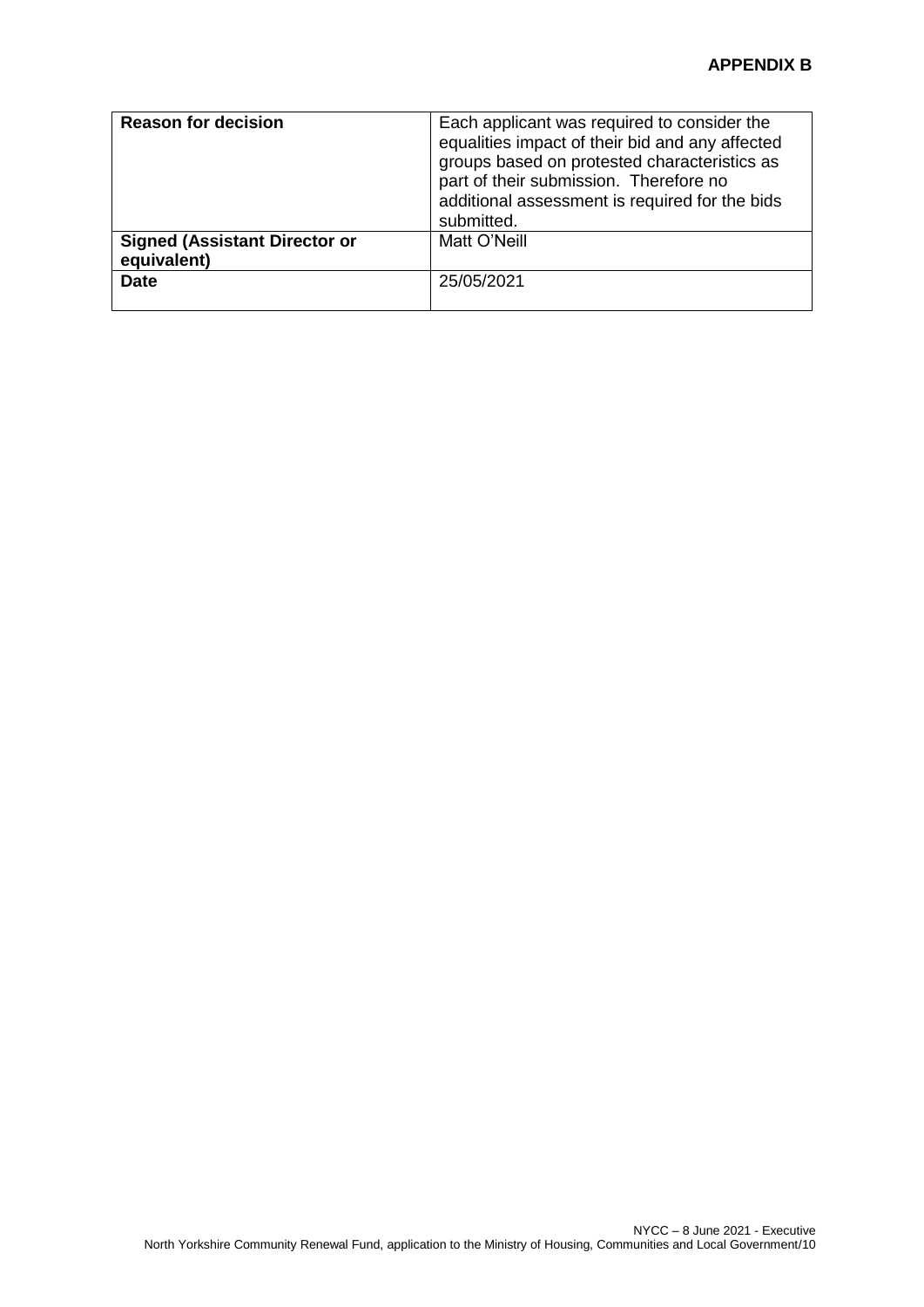

#### **Climate change impact assessment**

The purpose of this assessment is to help us understand the likely impacts of our decisions on the environment of North Yorkshire and on our aspiration to achieve net carbon neutrality by 2030, or as close to that date as possible. The intention is to mitigate negative effects and identify projects which will have positive effects.

This document should be completed in consultation with the supporting guidance. The final document will be published as part of the decision making process and should be written in Plain English.

If you have any additional queries which are not covered by the guidance please email [climatechange@northyorks.gov.uk](mailto:climatechange@northyorks.gov.uk) 

**Please note: You may not need to undertake this assessment if your proposal will be subject to any of the following:**  Planning Permission Environmental Impact Assessment Strategic Environmental Assessment However, you will still need to summarise your findings in in the summary section of the form below. Please contact [climatechange@northyorks.gov.uk](mailto:climatechange@northyorks.gov.uk) for advice.

| Title of proposal                           | <b>Community Renewal Fund - Submission to MHCLG</b>                                                                                                                   |  |
|---------------------------------------------|-----------------------------------------------------------------------------------------------------------------------------------------------------------------------|--|
| <b>Brief description of proposal</b>        | This report identifies a programme of projects to be submitted to the Ministry<br>of Housing Communities and Local Government for Community Renewal<br><b>Funding</b> |  |
| <b>Directorate</b>                          | Cross Directorate. The Lead Officer is based in BES.                                                                                                                  |  |
| Service area                                | <b>Growth Planning and Trading Standards</b>                                                                                                                          |  |
| <b>Lead officer</b>                         | Matt O'Neill, Assistant Director, Growth Planning and Trading Standards                                                                                               |  |
| Names and roles of other people involved in | Liz Small, Growth and Heritage Manager                                                                                                                                |  |
| carrying out the impact assessment          | Mark Kibblewhite, Senior Policy Officer (Growth)                                                                                                                      |  |
| Date impact assessment started              | 25/05/2021                                                                                                                                                            |  |

**Options appraisal**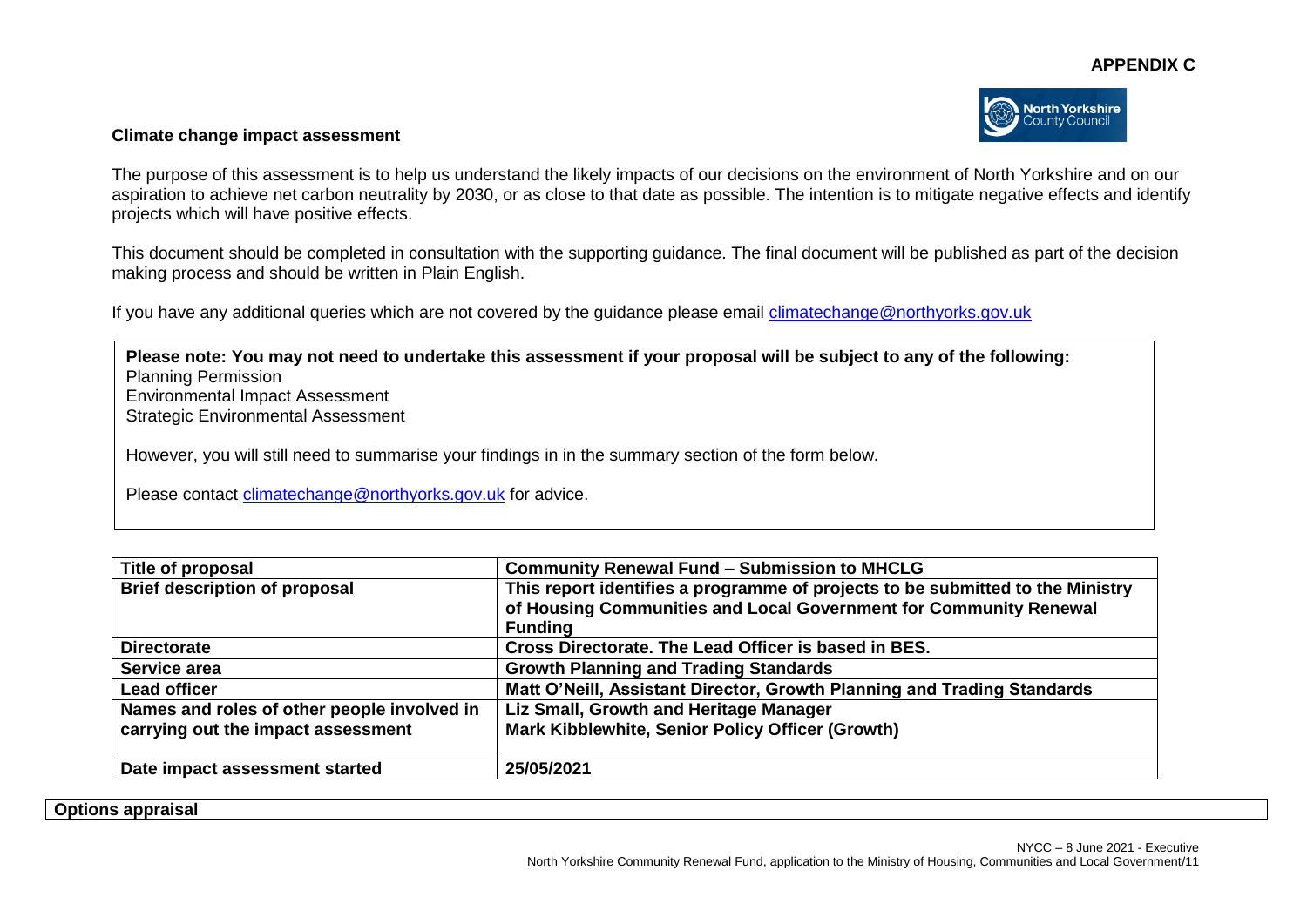Were any other options considered in trying to achieve the aim of this project? If so, please give brief details and explain why alternative options were not progressed.

The Community Renewal Fund is a Government Funding Programme which can potentially award up to £3m per district in North Yorkshire. Scarborough Borough and Richmondshire Districts have been identified as 'priority places' within the programme. North Yorkshire County Council has been identified by Government, as a Lead Authority for the fund. The County Council would have the option to not undertake this role or not to submit a bid for funding however these options were not considered in depth in light of the opportunity to bring additional Government Funding to the County.

### **What impact will this proposal have on council budgets? Will it be cost neutral, have increased cost or reduce costs?**

Please explain briefly why this will be the result, detailing estimated savings or costs where this is possible.

The community renewal fund is fully funded by the Government and does not require match funding. Having two priority places in the County means that on submission of the funding proposals NYCC will receive £40,000 from Government to cover costs of promoting and administrating the bidding process. Should grant funding be awarded to projects in North Yorkshire the Government will provide NYCC with half of the funds at commencement of the programme and half on completion.

To minimise risks to the Council those projects which receive final approval will be subject to back to back contracts which mirror the Government's funding agreement with the Council. Any successful bids from NYCC will receive monthly monitoring and engagement in order to ensure that delivery risks are minimised.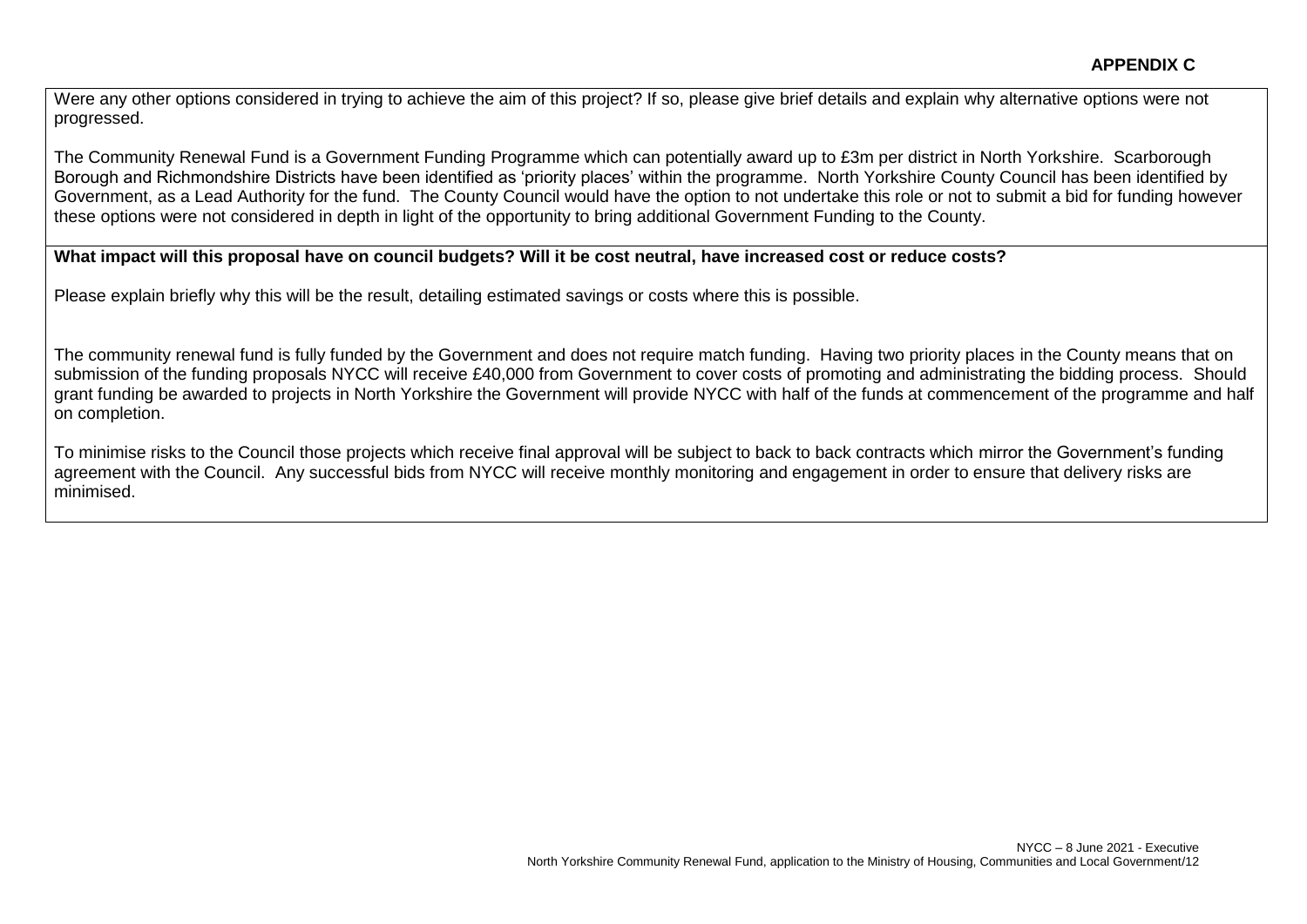| How will this proposal impact on<br>the environment?<br>N.B. There may be short term<br>negative impact and longer term<br>positive impact. Please include all<br>potential impacts over the lifetime<br>of a project and provide an<br>explanation. |                                                | the box below where<br>impact<br>Ξ.<br>Positive<br>Place | box below where<br>in the<br>No impact<br>$\overline{\times}$<br>$\omega$<br>(Place | belo<br>$\delta$<br>impaci<br>$\omega$<br>Negat<br>(Place | Explain why will it have this effect and over<br>what timescale?<br>Where possible/relevant please include:<br>• Changes over and above business as<br>usual<br>• Evidence or measurement of effect<br>• Figures for $CO2e$<br>• Links to relevant documents | mitigate any negative<br>impacts. | Explain how you plan to Explain how you plan to<br>improve any positive<br>butcomes as far as<br>possible.              |
|------------------------------------------------------------------------------------------------------------------------------------------------------------------------------------------------------------------------------------------------------|------------------------------------------------|----------------------------------------------------------|-------------------------------------------------------------------------------------|-----------------------------------------------------------|--------------------------------------------------------------------------------------------------------------------------------------------------------------------------------------------------------------------------------------------------------------|-----------------------------------|-------------------------------------------------------------------------------------------------------------------------|
| Minimise greenhouse<br>gas emissions e.g.                                                                                                                                                                                                            | <b>Emissions</b><br>from travel                | X                                                        |                                                                                     |                                                           | The Government's prospectus for the<br><b>Community Renewal Fund includes the following</b>                                                                                                                                                                  |                                   | Each project that is<br>successful in being                                                                             |
| reducing emissions from<br>travel, increasing energy<br>efficiencies etc.                                                                                                                                                                            | Emissions X<br>from<br>constructio             |                                                          |                                                                                     |                                                           | guidance:<br>Investment made under this Fund should be<br>able to demonstrate the extent of contribution to<br>net zero objectives or wider environmental                                                                                                    |                                   | awarded funding by<br>MHCLG is required to<br>undertake a detailed<br>evaluation of outcomes<br>and findings. Following |
|                                                                                                                                                                                                                                                      | Emissions X<br>from<br>running of<br>buildings |                                                          |                                                                                     |                                                           | considerations. Projects should be based on low<br>or zero carbon best practice, adopt and support<br>innovative clean tech where possible and                                                                                                               |                                   | completion of the<br>programme overall NYCC<br>will undertake a                                                         |
|                                                                                                                                                                                                                                                      | Other                                          | X                                                        |                                                                                     |                                                           | support the growing skills and supply chains in<br>support of Net Zero where possible. As a                                                                                                                                                                  |                                   | programme wide<br>appraisal including an                                                                                |
| Minimise waste: Reduce, reuse,<br>recycle and compost e.g. reducing<br>use of single use plastic                                                                                                                                                     |                                                | X.                                                       |                                                                                     |                                                           | minimum, investment under this fund should<br>meet the clean growth principle and must not<br>conflict with the UK's legal commitment to cut                                                                                                                 |                                   | assessment of the<br>positive environmental<br>impacts delivered by the                                                 |
| Reduce water consumption                                                                                                                                                                                                                             |                                                | X                                                        |                                                                                     |                                                           | greenhouse gas emissions to net zero by 2050.                                                                                                                                                                                                                |                                   | projects.                                                                                                               |
| Minimise <b>pollution</b> (including air,<br>land, water, light and noise)                                                                                                                                                                           |                                                | X.                                                       |                                                                                     |                                                           | Bids are required to undertake an EIA and have<br>been appraised on this basis.                                                                                                                                                                              |                                   |                                                                                                                         |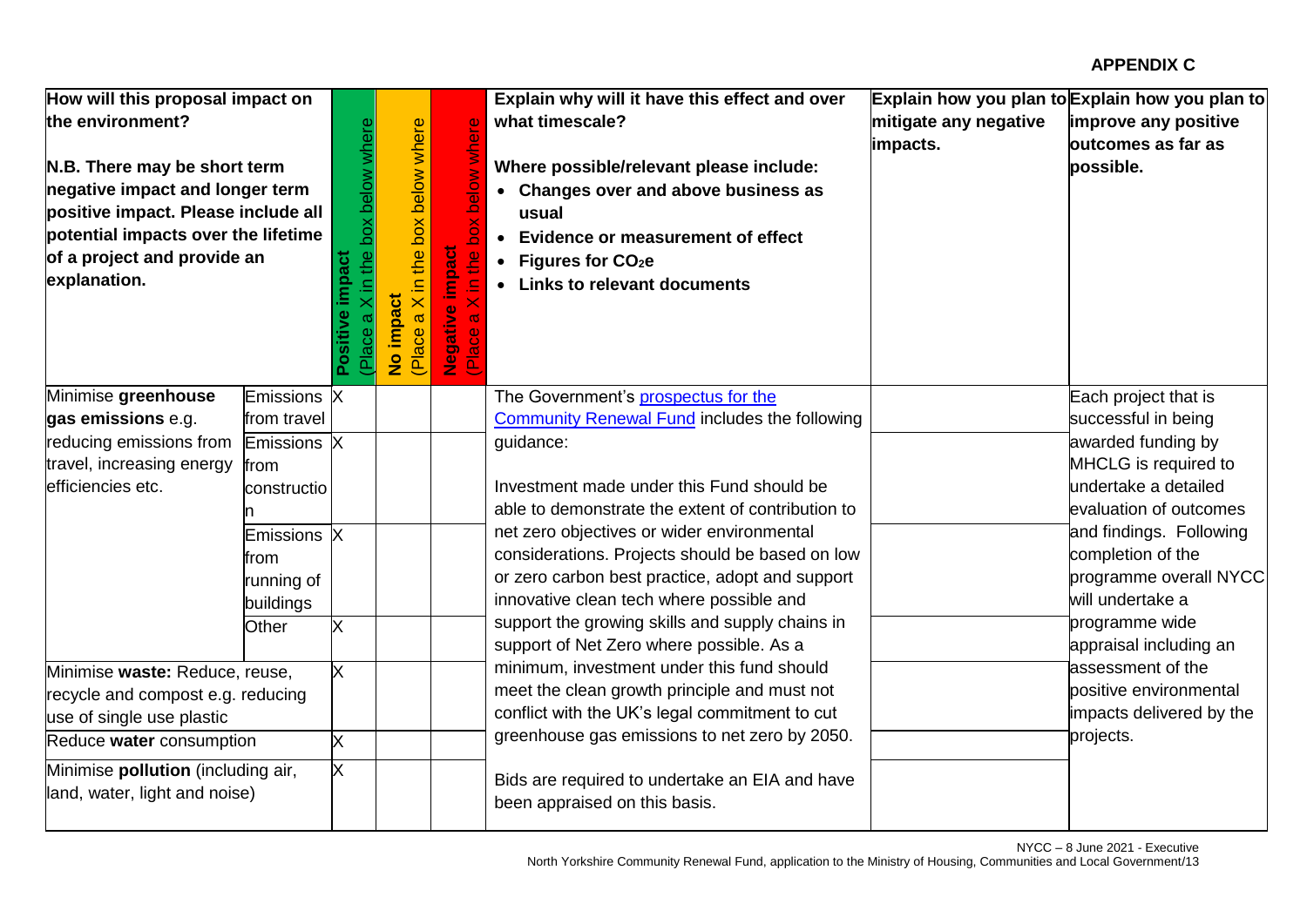| How will this proposal impact on<br>the environment?<br>N.B. There may be short term<br>negative impact and longer term<br>positive impact. Please include all<br>potential impacts over the lifetime<br>of a project and provide an<br>explanation. | box below where<br>the<br>pact<br>ᇟ | box below where<br>the<br><u>⊇.</u><br>$\times$<br>ݹ<br>(Place<br>$\frac{9}{2}$ | belo<br><b>Impact</b><br>$\frac{1}{2}$<br>亘 | Explain why will it have this effect and over<br>what timescale?<br>Where possible/relevant please include:<br>• Changes over and above business as<br>usual<br>Evidence or measurement of effect<br>Figures for $CO2e$<br><b>Links to relevant documents</b> | mitigate any negative<br>impacts. | Explain how you plan to Explain how you plan to<br>improve any positive<br>outcomes as far as<br>possible. |
|------------------------------------------------------------------------------------------------------------------------------------------------------------------------------------------------------------------------------------------------------|-------------------------------------|---------------------------------------------------------------------------------|---------------------------------------------|---------------------------------------------------------------------------------------------------------------------------------------------------------------------------------------------------------------------------------------------------------------|-----------------------------------|------------------------------------------------------------------------------------------------------------|
| Ensure resilience to the effects of<br>climate change e.g. reducing flood<br>risk, mitigating effects of drier, hotter<br>summers                                                                                                                    | X                                   |                                                                                 |                                             | Overall up to 28 proposals will be submitted to<br>MHCLG for appraisal. The largest proportion of<br>these are specifically environmental projects<br>which include work towards habitat conservation<br>and decarbonisation measures in the form of          |                                   |                                                                                                            |
| Enhance conservation and wildlife                                                                                                                                                                                                                    |                                     |                                                                                 |                                             | pilot programmes and feasibility studies. These<br>safeguard the distinctive qualities of North<br>Yorkshire's landscapes and reducing or                                                                                                                     |                                   |                                                                                                            |
| Safeguard the distinctive<br>characteristics, features and special<br>qualities of North Yorkshire's<br>landscape                                                                                                                                    |                                     |                                                                                 |                                             | mitigating the impacts and causes of climate<br>change are at the heart of this programme.                                                                                                                                                                    |                                   |                                                                                                            |
| Other (please state below)                                                                                                                                                                                                                           |                                     |                                                                                 |                                             |                                                                                                                                                                                                                                                               |                                   |                                                                                                            |